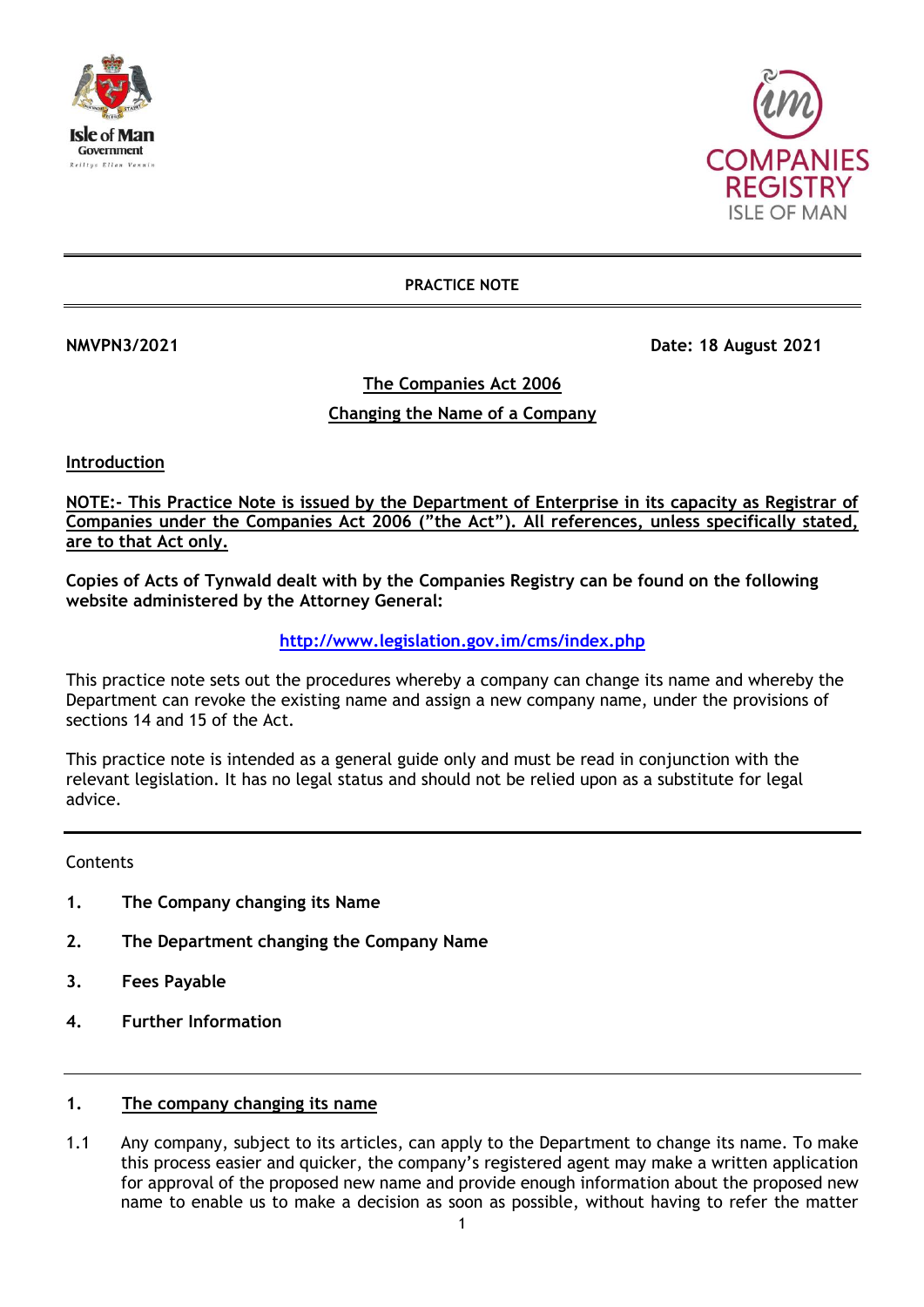back to you. The form (and any other form) can be downloaded from the website [www.companiesregistry.gov.im](http://www.companiesregistry.gov.im/) **.**

- 1.2 Once you have received our approval of the new name, the company must pass the appropriate resolution in accordance with its articles authorising an application to be made to us to change its name. That resolution does not require to be filed, but is referred to on the change of name application form.
- 1.3 In order to register the change of name, the company's registered agent must complete and submit Form IM02 to us. If the name is acceptable for registration, we will register the change and issue the company with a certificate of change of name and register a copy on the public record. The change of name takes effect from the date of our certificate, and **NOT** from the resolution date.
- 1.4 If the Department refuses to accept the application for change of name for registration, you have, under section 208(4) of the Act, the right of appeal to the Isle of Man High Court of Justice against such refusal.

#### **2. The Department changing the company name**

- 2.1 The Department has the power under section 15 of the Act to direct a company to change its name if the Department considers that it does not comply with sections 11, 12 or 13 of the Act (does not end with a specified suffix, contains restricted words or is otherwise offensive or misleading). A time limit for applying to change the name will be set in the direction of not less than 21 days after its date.
- 2.2 During that time period, the company must follow the procedures set out in paragraph 1 above, and apply to us to use another company name in place of the existing one.
- 2.3 If the company fails to do so, we may revoke the company name and assign the company a new name acceptable to us. We will issue a certificate of change of name to the company and file a copy on the public record. There is no right of appeal against the new name assigned.

## **3. Fees payable**

- 3.1 No fees are payable on the registration of a change of company name.
- 3.2 A duplicate copy of the certificate of change of name costs **£9.00***.*

## **4. Further information**

Our staff will willingly answer general queries by telephone or e-mail but cannot give legal advice. If you require such advice you should consult an Advocate. The telephone number for the Companies Registry is: 01624 689389 and the e-mail address is: [companies@gov.im](mailto:companies.registry@gov.im)

Statutory forms and practice notes are available free of charge from the website: [www.gov.im/categories/business-and-industries/companies-registry](http://www.gov.im/categories/business-and-industries/companies-registry) .

A list of licenced TCSP providers is available on the Isle of Man Financial Supervision Authority website at [https://www.iomfsa.im/register-search/.](https://www.iomfsa.im/register-search/)